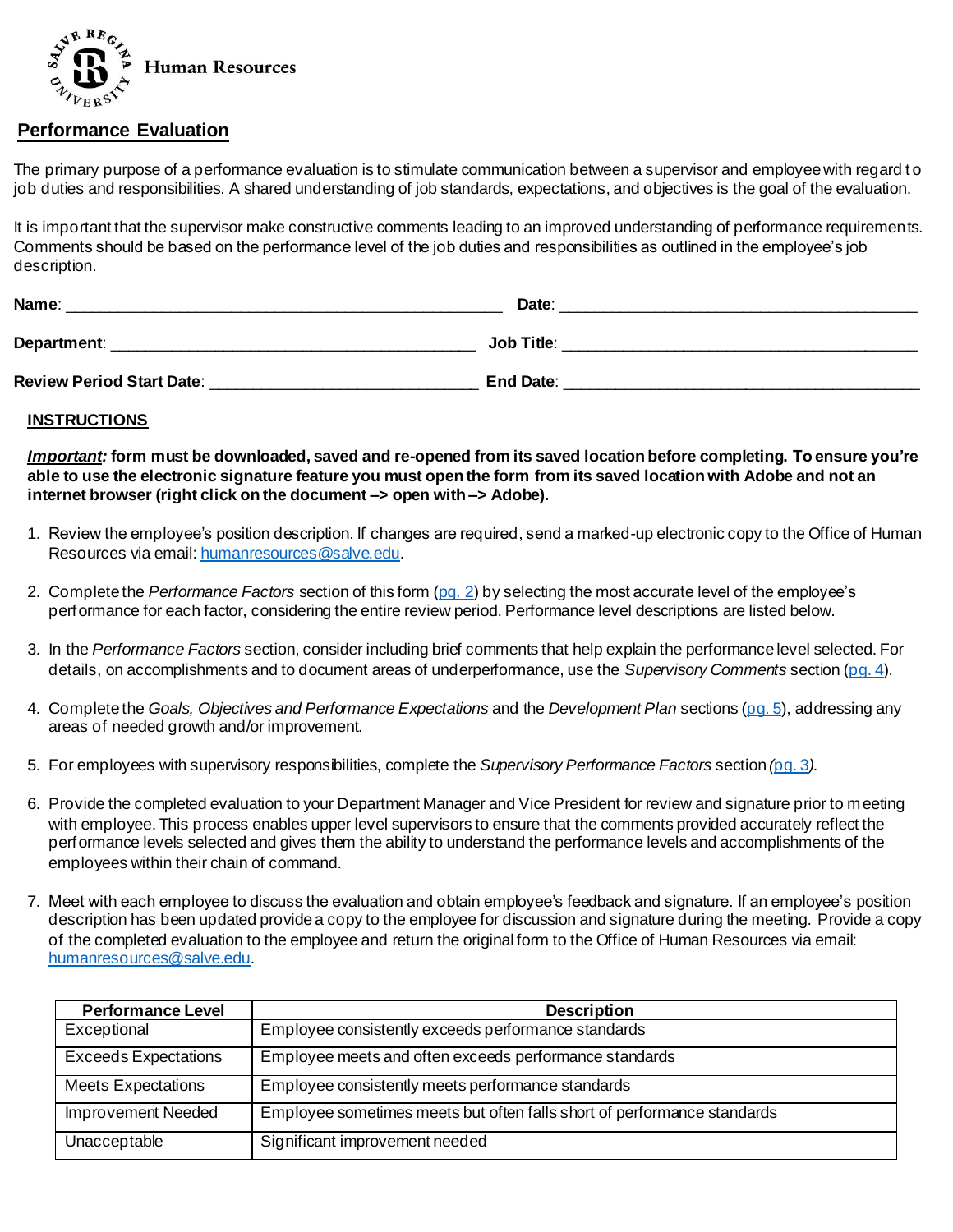## **Performance Factors**

<span id="page-1-0"></span>

| Please select the most accurate level for each factor below, considering the entire review period. Space has been provided<br>for supervisor ratings and comments.                                                                      |  |  |  |
|-----------------------------------------------------------------------------------------------------------------------------------------------------------------------------------------------------------------------------------------|--|--|--|
| Organizational Skills: Establishes priorities, meets deadlines, and uses resources efficiently.                                                                                                                                         |  |  |  |
| Supervisor rating and comments (comments optional):                                                                                                                                                                                     |  |  |  |
| Exceptional $\bigcup$ Exceeds Expectations $\bigcup$ Meets Expectations $\bigcup$ Improvement Needed<br>Unacceptable                                                                                                                    |  |  |  |
|                                                                                                                                                                                                                                         |  |  |  |
|                                                                                                                                                                                                                                         |  |  |  |
|                                                                                                                                                                                                                                         |  |  |  |
|                                                                                                                                                                                                                                         |  |  |  |
|                                                                                                                                                                                                                                         |  |  |  |
| Job Knowledge: Understands information related to work assignments, networks, stays abreast of and adapts to changes in                                                                                                                 |  |  |  |
| industry.<br>Supervisor rating and comments (comments optional):                                                                                                                                                                        |  |  |  |
|                                                                                                                                                                                                                                         |  |  |  |
| Exceptional $\bigcirc$ Exceeds Expectations $\bigcirc$ Meets Expectations $\bigcirc$ Improvement Needed<br>Unacceptable                                                                                                                 |  |  |  |
|                                                                                                                                                                                                                                         |  |  |  |
|                                                                                                                                                                                                                                         |  |  |  |
|                                                                                                                                                                                                                                         |  |  |  |
|                                                                                                                                                                                                                                         |  |  |  |
|                                                                                                                                                                                                                                         |  |  |  |
| Effectiveness: The ability to deliver on multiple tasks/projects simultaneously; shows persistence in overcoming obstacles<br>and maintaining commitment to meeting goals and objectives and ensures follow-through to desired results. |  |  |  |
| Supervisor rating and comments (comments optional):                                                                                                                                                                                     |  |  |  |
| Exceptional $\bigcup$ Exceeds Expectations $\bigcup$ Meets Expectations $\bigcup$ Improvement Needed<br>Unacceptable                                                                                                                    |  |  |  |
|                                                                                                                                                                                                                                         |  |  |  |
|                                                                                                                                                                                                                                         |  |  |  |
|                                                                                                                                                                                                                                         |  |  |  |
|                                                                                                                                                                                                                                         |  |  |  |
|                                                                                                                                                                                                                                         |  |  |  |
| Decision Making and Problem Solving: Understands factors and develops sound practical solutions; makes prompt                                                                                                                           |  |  |  |
| decisions, accepts responsibility, makes creative contributions to solution of problems, resolves disputes.                                                                                                                             |  |  |  |
| Supervisor rating and comments (comments optional):                                                                                                                                                                                     |  |  |  |
| Exceptional $\bigcirc$ Exceeds Expectations $\bigcirc$ Meets Expectations $\bigcirc$ Improvement Needed<br>Unacceptable                                                                                                                 |  |  |  |
|                                                                                                                                                                                                                                         |  |  |  |
|                                                                                                                                                                                                                                         |  |  |  |
|                                                                                                                                                                                                                                         |  |  |  |
|                                                                                                                                                                                                                                         |  |  |  |
|                                                                                                                                                                                                                                         |  |  |  |
| Initiative: Demonstrates initiative and independent action within prescribed limits. Self-motivated, willing to contribute beyond<br>the formal job description and develops new methods and procedures.                                |  |  |  |
| Supervisor rating and comments (comments optional):                                                                                                                                                                                     |  |  |  |
| Exceptional $\bigcup$ Exceeds Expectations $\bigcup$ Meets Expectations $\bigcup$ Improvement Needed<br>Unacceptable                                                                                                                    |  |  |  |
|                                                                                                                                                                                                                                         |  |  |  |
|                                                                                                                                                                                                                                         |  |  |  |
|                                                                                                                                                                                                                                         |  |  |  |
|                                                                                                                                                                                                                                         |  |  |  |
|                                                                                                                                                                                                                                         |  |  |  |
|                                                                                                                                                                                                                                         |  |  |  |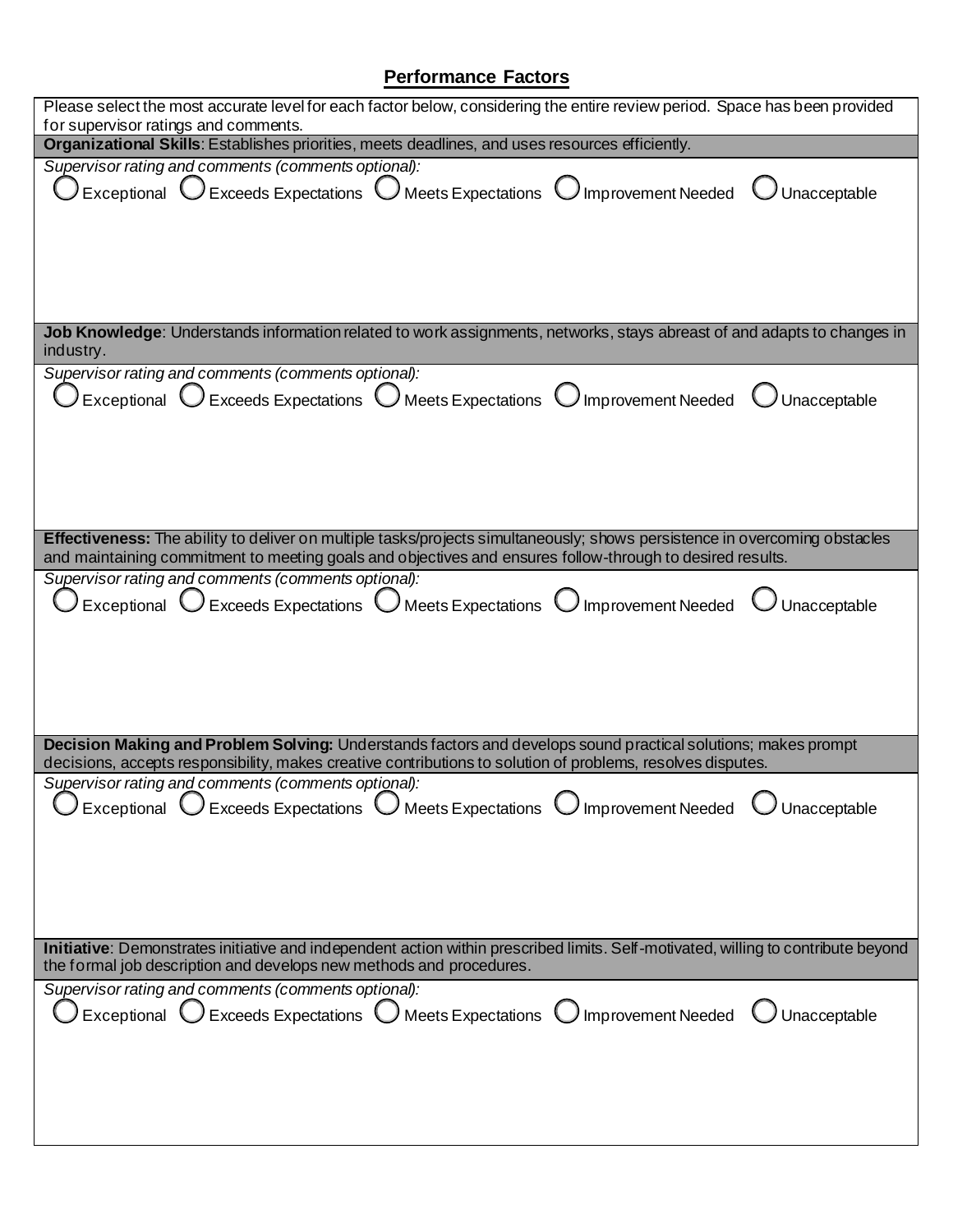<span id="page-2-0"></span>

| Interpersonal and Communication Skills: Effectively communicating with others. Demonstrates positive attitude, acts as a                                                                               |
|--------------------------------------------------------------------------------------------------------------------------------------------------------------------------------------------------------|
| team player, motivates and develops others. Cooperates with persons outside of department.                                                                                                             |
| Supervisor rating and comments (comments optional):<br>Exceptional $\bigcirc$ Exceeds Expectations $\bigcirc$ Meets Expectations $\bigcirc$ Improvement Needed                                         |
| $\bigcup$ Unacceptable                                                                                                                                                                                 |
|                                                                                                                                                                                                        |
|                                                                                                                                                                                                        |
|                                                                                                                                                                                                        |
|                                                                                                                                                                                                        |
|                                                                                                                                                                                                        |
| Managing Change and Improvement: Effective in initiating changes, as necessary, adapts to necessary changes from old<br>methods, identifies new methods, and generates improvement in performance.     |
| Supervisor rating and comments (comments optional):                                                                                                                                                    |
| Exceptional $\bigcup$ Exceeds Expectations $\bigcup$ Meets Expectations $\bigcup$ Improvement Needed<br>Unacceptable                                                                                   |
|                                                                                                                                                                                                        |
|                                                                                                                                                                                                        |
|                                                                                                                                                                                                        |
|                                                                                                                                                                                                        |
|                                                                                                                                                                                                        |
| Mission Integration: How does the employee effectively incorporate the University's mission in his/her day-to-day work role?                                                                           |
| Supervisor rating and comments (comments optional):                                                                                                                                                    |
| Exceptional $\bigcirc$ Exceeds Expectations $\bigcirc$ Meets Expectations $\bigcirc$ Improvement Needed $\bigcirc$ Unacceptable                                                                        |
|                                                                                                                                                                                                        |
|                                                                                                                                                                                                        |
|                                                                                                                                                                                                        |
|                                                                                                                                                                                                        |
| Check the box if the employee being                                                                                                                                                                    |
| reviewed is not a supervisor. No                                                                                                                                                                       |
| additional information in the Supervisory<br>Performance Factors section will need to<br><b>Supervisory Performance Factors</b>                                                                        |
| be completed.                                                                                                                                                                                          |
| Department planning/Strategic thinking: Ability to effectively analyze work, incorporate strategic thinking to set goals,                                                                              |
| develop plans and utilize time. The oversight required and the ability of the employee to complete work conscientiously.<br>Supervisor rating and comments (comments optional):                        |
| Exceptional $\bigcup$ Exceeds Expectations $\bigcup$ Meets Expectations $\bigcup$ Improvement Needed<br>Unacceptable                                                                                   |
|                                                                                                                                                                                                        |
|                                                                                                                                                                                                        |
|                                                                                                                                                                                                        |
|                                                                                                                                                                                                        |
|                                                                                                                                                                                                        |
|                                                                                                                                                                                                        |
| Delegation and upholding department morale: Ability to create a motivating climate, achieve teamwork, train and develop,<br>delegate work, measure work in progress, take corrective action as needed. |
| Supervisor rating and comments (comments optional):                                                                                                                                                    |
| $Exceeds$ Expectations $\bigcup$ Meets Expectations<br>J Improvement Needed<br>Exceptional<br>Unacceptable                                                                                             |
|                                                                                                                                                                                                        |
|                                                                                                                                                                                                        |
|                                                                                                                                                                                                        |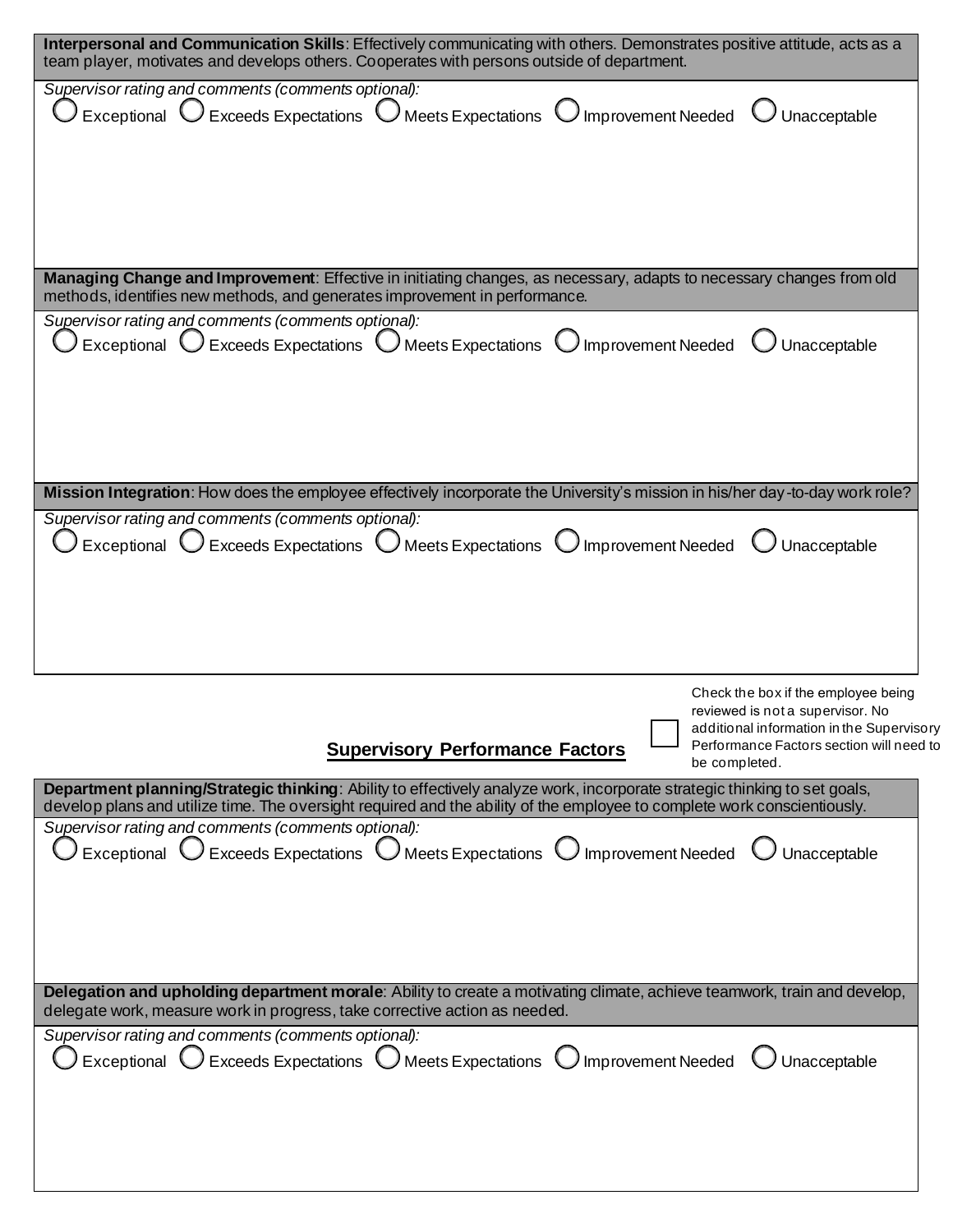<span id="page-3-0"></span>

| Conducting performance evaluations, progressive discipline, documentation – Completing performance evaluations in<br>a timely manner, promptly addressing performance/behavior issues, maintaining documentation related to performance.                                                                 |  |  |  |  |
|----------------------------------------------------------------------------------------------------------------------------------------------------------------------------------------------------------------------------------------------------------------------------------------------------------|--|--|--|--|
| Supervisor rating and comments (comments optional):<br>$\bigcirc$ Exceptional $\bigcirc$ Exceeds Expectations $\bigcirc$ Meets Expectations $\bigcirc$ Improvement Needed $\bigcirc$ Unacceptable                                                                                                        |  |  |  |  |
| Knowledge/enforcement of University policies and procedures - Staying informed of and ensuring that employees<br>adhere to University policies/procedures and complete any university required training. Encouraging staff/department<br>contributions to the effectiveness of the University's mission. |  |  |  |  |
| Supervisor rating and comments (comments optional):<br>$\bigcirc$ Exceptional $\bigcirc$ Exceeds Expectations $\bigcirc$ Meets Expectations $\bigcirc$ Improvement Needed $\bigcirc$ Unacceptable                                                                                                        |  |  |  |  |

## **Supervisory Comments**

1. Noteworthy strong areas of last year's performance:

2. Performance factors requiring improvement: (for performance factors receiving a level of Improvement Needed or Unacceptable (above), provide details and a plan of action for improved performance.)

3. To what extend has last year's goals, objectives and performance expectations been accomplished: (Please provide a brief description of each goal, objective and performance expectation and how successful the employee was in accomplishing the performance expectation.)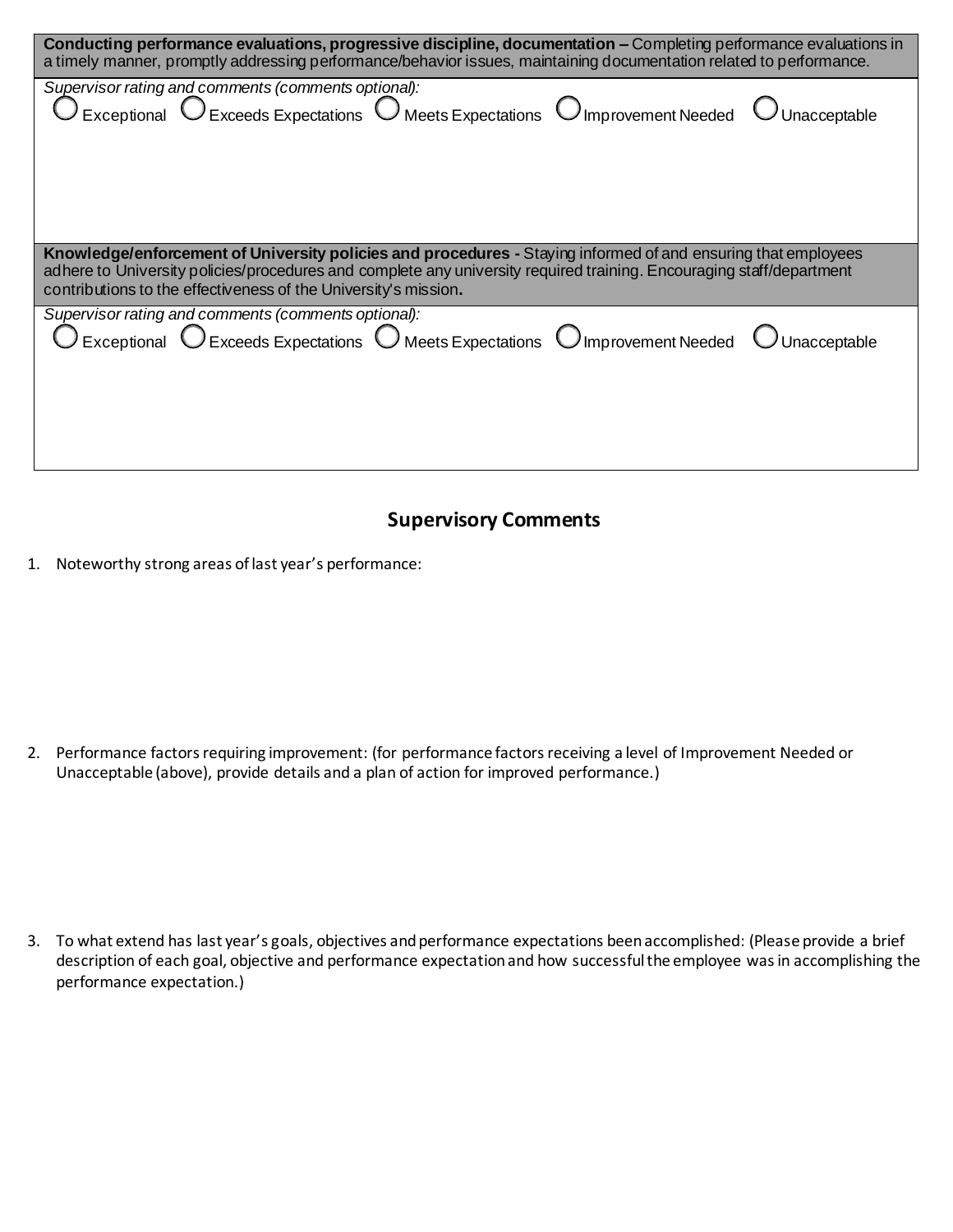<span id="page-4-0"></span>4. Future goals, objectives and performance expectations: (To be met and evaluated on performance factors in the upcoming year.)

5. To what extend has last year's development plan been carried out?

6. Development plan: (With the employee's assistance, outline development goals, identify training, academic classes, or professional development opportunities that would benefit the employee in the next year. This should include any university required training. Indicate how you will work to support the development plans of the employee.)

Additional Supervisory Comments: (For reference purposes please use #'s above when including additional comments.)